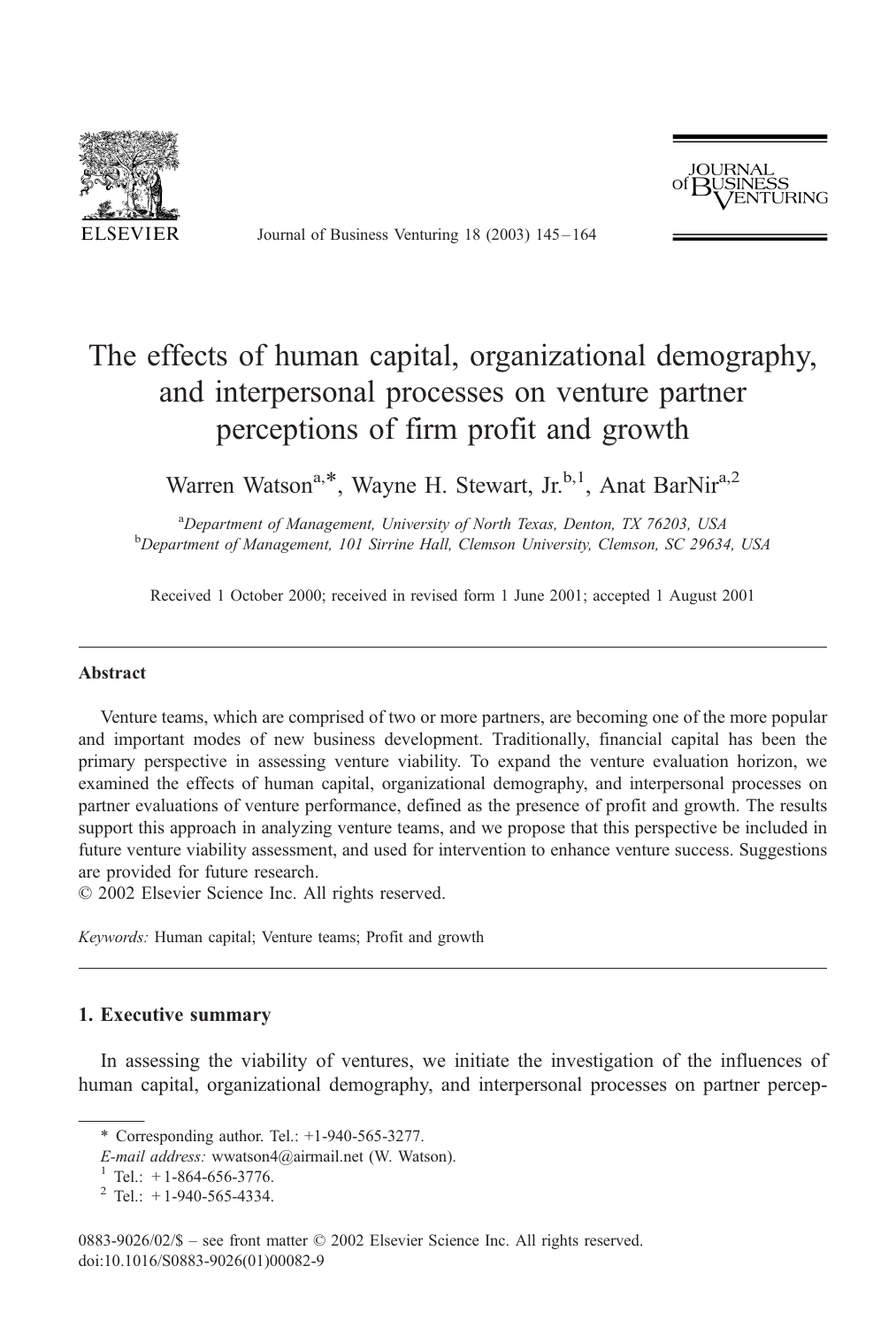tions of firm performance in venture teams. Financial capital has been the primary perspective for assessment, but given the importance of human capital and the nature of entrepreneurial teams, we surmised that an examination of work experience, education, and interpersonal functioning also has significant potential as a means for understanding venture success. Drawing primarily on the literature of work teams, we present and test the model: partner perceptions of firm profit and growth  $=f$ (human capital, interpersonal processes, and organizational demography). The results support the value of the model regarding venture growth, but not firm profitability.

In terms of human capital, partners in ventures in which there were higher levels of education and greater work experience assessed their business to be growing. Thus, basic human capital variables positively correlated with growth perceptions. Human capital considerations, and the associated skills, knowledge, and abilities, should be important to partners and venture capital institutions when making decisions concerning the initiation and guidance of ventures.

Our interpersonal process analysis used two factors that represented the dimensions of venture synergy and venture direction. Venture synergy includes activities such as resolving conflict, sharing information, and coordinating team effort. Venture direction is comprised of activities such as setting quality standards, continual improvement, and venture goals. Both positively corresponded with partner judgements of firm growth. When partners reported a higher level of interpersonal process effectiveness, they also reported growth. A lack of team skills is cited as a cause of venture dissolution, and, now, we can show that interpersonal processes correlate with partner perceptions of venture growth.

In addition, analyses utilizing measures involving differences in relevant variables (i.e., organizational demography), such as human capital and interpersonal process, are beginning to show promise in research in organizational evaluation, work teams, organizational diversity, and now in venture teams. Here, the differences in human capital within the team were not associated with perceptions of venture profit or growth, while differences in partner observations of interpersonal processes negatively corresponded with growth. Perhaps the incongruity in viewpoints about interpersonal activities was due to a lack of agreement about a number of business operations. Differences in views concerning interpersonal issues could indicate either a lack of understanding about each other's contributions, or a feeling of onesidedness by a partner regarding the value-added work of the other partner. In either case, partners could usefully apply interpersonal diagnosis techniques to aid their communication about the congruity of perceptions on important collaborative issues, thereby enhancing venture team functioning.

In summary, the results show that human capital, interpersonal processes, and organizational demography are important factors in examining partner perceptions of firm profit and growth. Human capital is becoming a stable part of an equation for evaluating venture potential. Additionally, given the inferences from other organizational contexts, we believe that organizational demography, the discrepancies in human capital elements, also should be pursued in venture research to determine the effects of team composition on performance. Moreover, the inclusion of interpersonal processes in the venture viability equation is a very important area to develop and should become a part of human capital core assets.